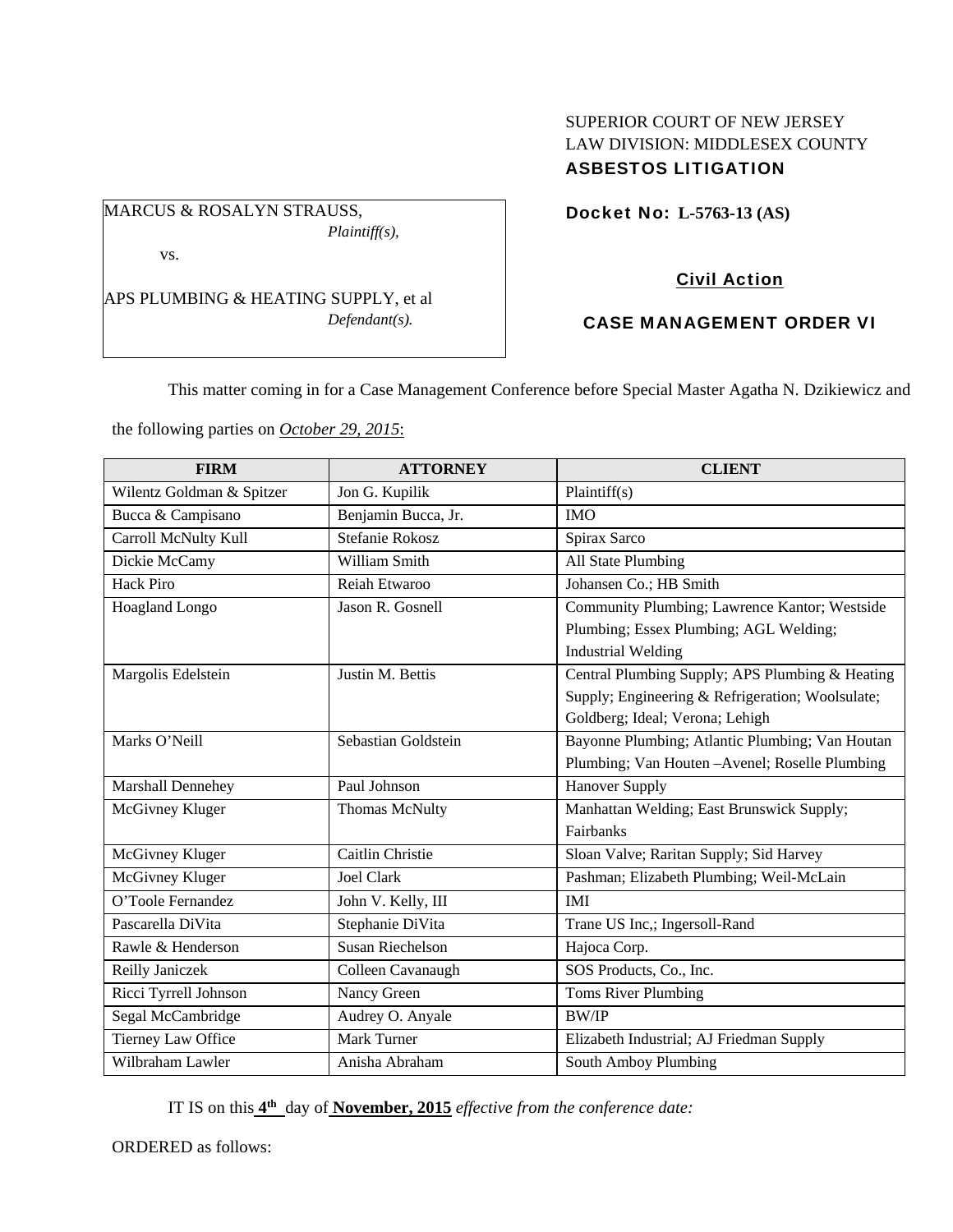Counsel receiving this Order through computerized electronic medium (E-Mail) shall be deemed by the court to have received a copy of the filed original court document. Any document served pursuant to this Order shall be deemed to be served by mail pursuant to *R*.1:5-2.

### **DISCOVERY**

- November 5, 2015 Counsel for defendants Community Plumbing Supply, Engineering & Refrigeration, General Plumbing Supply, and Manhattan Welding, shall provide a date for corporate representative depositions by this date.
- November 20, 2015 Deadline to complete any corporate representative depositions.

### **SUMMARY JUDGMENT MOTION PRACTICE**

defendants only.

| December 11, 2015 | Summary judgment motions shall be filed no later than this date by any new parties and<br>third-party defendants only. |
|-------------------|------------------------------------------------------------------------------------------------------------------------|
| January 8, 2016   | Last return date for summary judgment motions filed by any new parties and third-party                                 |

#### **MEDICAL DEFENSE**

March 8, 2016 Defendants shall identify its medical experts and serve medical reports, if any, by this date. **In addition, defendants shall notify plaintiff's counsel (as well as all counsel of record) of a joinder in an expert medical defense by this date.** 

#### **LIABILITY EXPERT REPORTS**

- March 8, 2016 Plaintiff shall identify its liability experts and serve liability expert reports or a certified expert statement by this date or waive any opportunity to rely on liability expert testimony.
- April 8, 2016 Defendants shall identify its liability experts and serve liability expert reports, if any, by this date or waive any opportunity to rely on liability expert testimony.

#### **ECONOMIST EXPERT REPORTS**

March 8, 2016 Plaintiff shall identify its expert economists and serve expert economist report(s), if any, by this date or waive any opportunity to rely on economic expert testimony.

April 8, 2016 Defendants shall identify its expert economists and serve expert economist report(s), if any, by this date or waive any opportunity to rely on economic expert testimony.

#### **EXPERT DEPOSITIONS**

May 13, 2016 Expert depositions shall be completed by this date. To the extent that plaintiff and defendant generic experts have been deposed before, the parties seeking that deposition in this case must file an application before the Special Master and demonstrate the necessity for that deposition. To the extent possible, documents requested in a deposition notice

\_\_\_\_\_\_\_\_\_\_\_\_\_\_\_\_\_\_\_\_\_\_\_\_\_\_\_\_\_\_\_\_\_\_\_\_\_\_\_\_\_\_\_\_\_\_\_\_\_\_\_\_\_\_\_\_\_\_\_\_\_\_\_\_\_\_\_\_\_\_\_\_\_\_\_\_\_\_\_\_\_\_\_\_\_\_\_\_\_\_\_\_\_\_\_\_\_\_\_\_\_\_\_\_\_\_\_\_\_\_